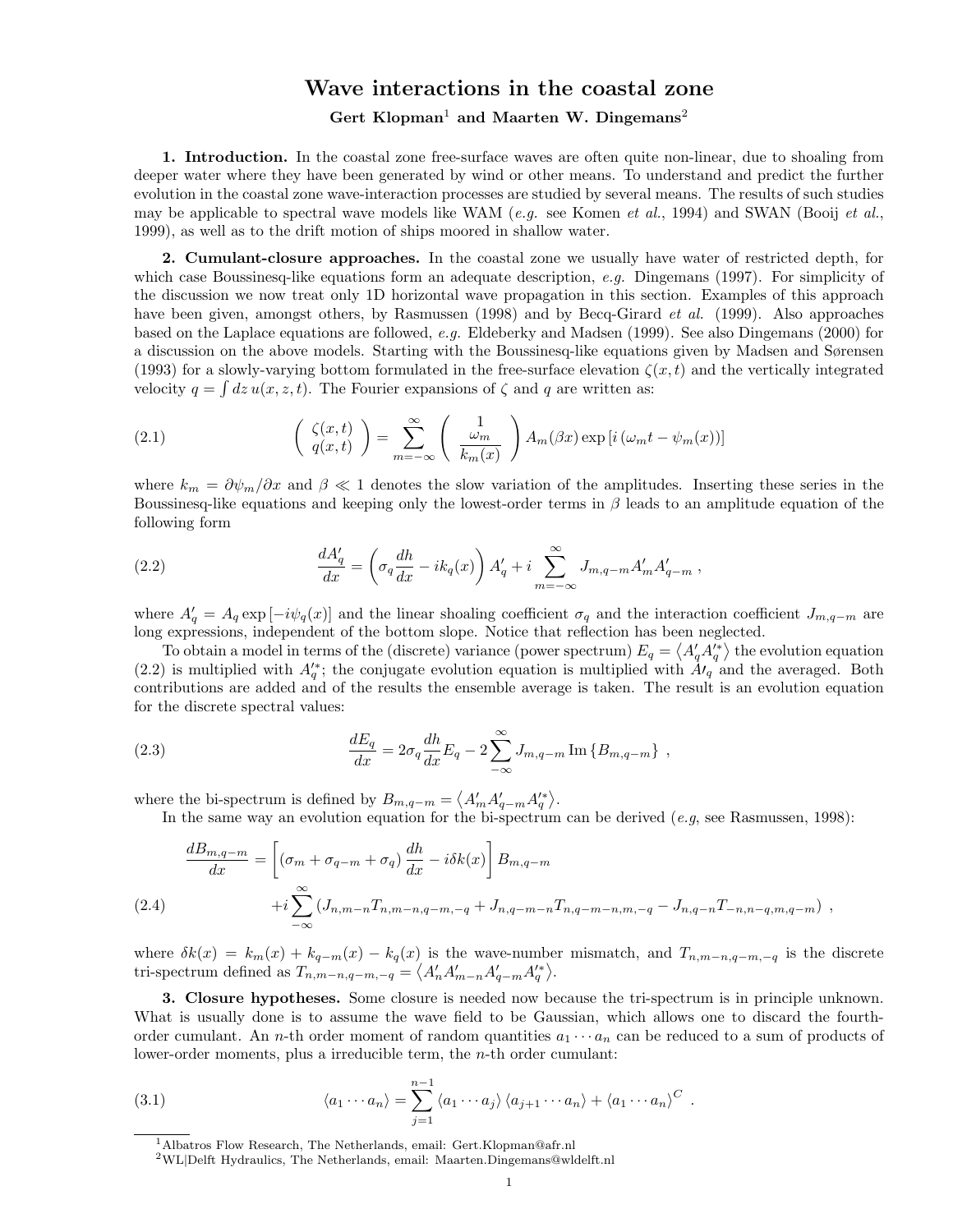For a discussion of cumulants<sup>1</sup> for both random variables and random fields is referred to Monin and Yaglom (1975, pp. 223 ff.) or to Kendall and Stuart (1977, Chapter 3).

When also near-stationarity is assumed and when shallow-water wave approximations are used to simplify the coefficients, the following evolution equation for the bi-spectrum results (*i.e.* see Rasmussen<sup>2</sup>, 1998, Eqs.  $(9.20)$  and  $(9.21)$ :

(3.2a) 
$$
\frac{dE_q}{dx} = 2\left(\sigma_q \frac{dh}{dx}\right) E_q - 2 \sum_{m=-\infty}^{\infty} J_{m,q-m} \operatorname{Im} \{B_{m,q-m}\},
$$

and

(3.2b)  
\n
$$
\frac{dB_{m,q-m}}{dx} = \left[ (\sigma_m + \sigma_{q-m} + \sigma_q) \frac{dh}{dx} - i\delta k(x) \right] B_{m,q-m} + 2i J_{m,q-m} \left( \frac{k_m}{k_q} E_q E_{q-m} + \frac{k_{q-m}}{k_q} E_q E_m - \frac{k_q}{k_m} E_m E_{q-m} \right).
$$

For use in wave models like WAM and SWAN it is advantageous to decouple these equations.However, this can only be done in a very approximate way and the resulting spectral energy evolution equation gives no evolution in case of a horizontal bottom. The fourth-order cumulant discard hypothesis has been used extensively, see, e.g. Rasmussen (1998) and Eldeberky and Madsen (1999).

In turbulence research it is well known that the fourth-order cumulant discard hypothesis (also known as the Millionschikov hypothesis, see, e.g., Monin and Yaglom, 1975, p. 241 and §19.3). Applying this hypothesis leads to an evolution equation for the energy which leads to negative energies eventually because of the viscous damping. In water waves a similar damping is present because usually a cut-off frequency is used and increasingly shorter waves come in the region beyond the cut-off frequency and lead to a form of damping. The inconsistency in using the Gaussianity assumption can be made clear in the following way. The energy density evolution equation shows the generation of bound waves. With the presence of bound and free waves in the wave field, it cannot be true anymore that the totality of the wave field remains Gaussian (or, otherwise stated, uncoupled and therefore linear). Janssen (1991) shows that it is a necessity for having transfer of energy over the various components of the spectrum to have the fourth-order cumulant to be different from zero. He therefore takes the sixth-order cumulant to be zero.

A different, but related view has been given by Holloway (1980). Instead of taking the n-th order cumulant to be zero,  $\langle a_1 \cdots a_n \rangle^C = 0$ , Holloway (1980) substitutes for the *n*-th order cumulant a term linear in the  $(n-1)$ -th cumulant  $\langle a_1 \cdots a_{n-1} \rangle^C$  with a fore-factor which is an unknown function of lower-order cumulants. Effectively what is happening is that instead of supposing the fourth-order cumulant to be zero, the difference between the fourth-order cumulant and some linear functional of the triple correlation is supposed to be zero. Following Holloway (1980), the kinetic equation for the spectral action density  $N_{\ell}$  can be written in the following general form:

(3.3) 
$$
\frac{\partial N_{\ell}}{\partial t} = \int_{\Delta} dk_m dk_n \Gamma_{\ell mn} (N_m - N_{\ell}) N_n \theta_{\ell nm} ,
$$

with  $\int_{\Delta}$  denoting the integration over the wave numbers satisfying  $k_{\ell} + k_m + k_n = 0$ , the  $\Gamma_{\ell mn}$  are the interaction coefficients depending on the specific model and  $\theta_{\ell mn} = \text{Re} \{ [\mu_{\ell mn} + i(\omega_{\ell mn})]^{-1} \}$ . The coupling coefficient thus appears as an frequency uncertainty coefficient among three interaction waves, indicating a broadening of the resonance condition. For the determination of  $\mu_{\ell mn}$  Holloway suggests to identify it with the sum of the individual interaction rates  $\mu_{\ell mn} = \eta_\ell + \eta_m + \eta_n$  with the fundamental interaction rate  $\eta_\ell$  given by  $\eta_\ell = \int_{\Delta} dk_m dk_n \Gamma_{\ell mn} N_n \theta_{\ell mn}$ . Equation (3.3) together with the relations for  $\theta_{\ell mn}$ ,  $\mu_{\ell mn}$  and  $\eta_\ell$  constitute a closed set of equations describing the evolution of strongly-interacting waves. In the approach of Becq-Girard em et al. (1999) an approximate version of the approach of Holloway has been followed. Here the parameter  $\mu_{\ell mn}$  has been replaced by a fixed parameter K to be chosen beforehand. No simple prescription how to choose  $K$  is available.

4. Perturbation-series approaches. Another approach to describe the non-linear triad interactions is by the direct application of Stokes' second-order wave theory to directional random waves. This has been done in a classical Stokes' second-order perturbation-series approach for deep-water waves by e.g. Masuda et al. (1979), and for an arbitrary water depth with a horizontal bed by e.g. Dean and Sharma (1981) and Laing (1986). Willebrand (1975) started from a variational principle and derived similar results which are also applicable to mildly sloping sea beds.

<sup>&</sup>lt;sup>1</sup>In the Russian literature *cumulant* is also termed *semi-invariant*.

<sup>&</sup>lt;sup>2</sup>Rasmussen also considers effects of wave dissipation due to wave breaking, which effects we here ignore.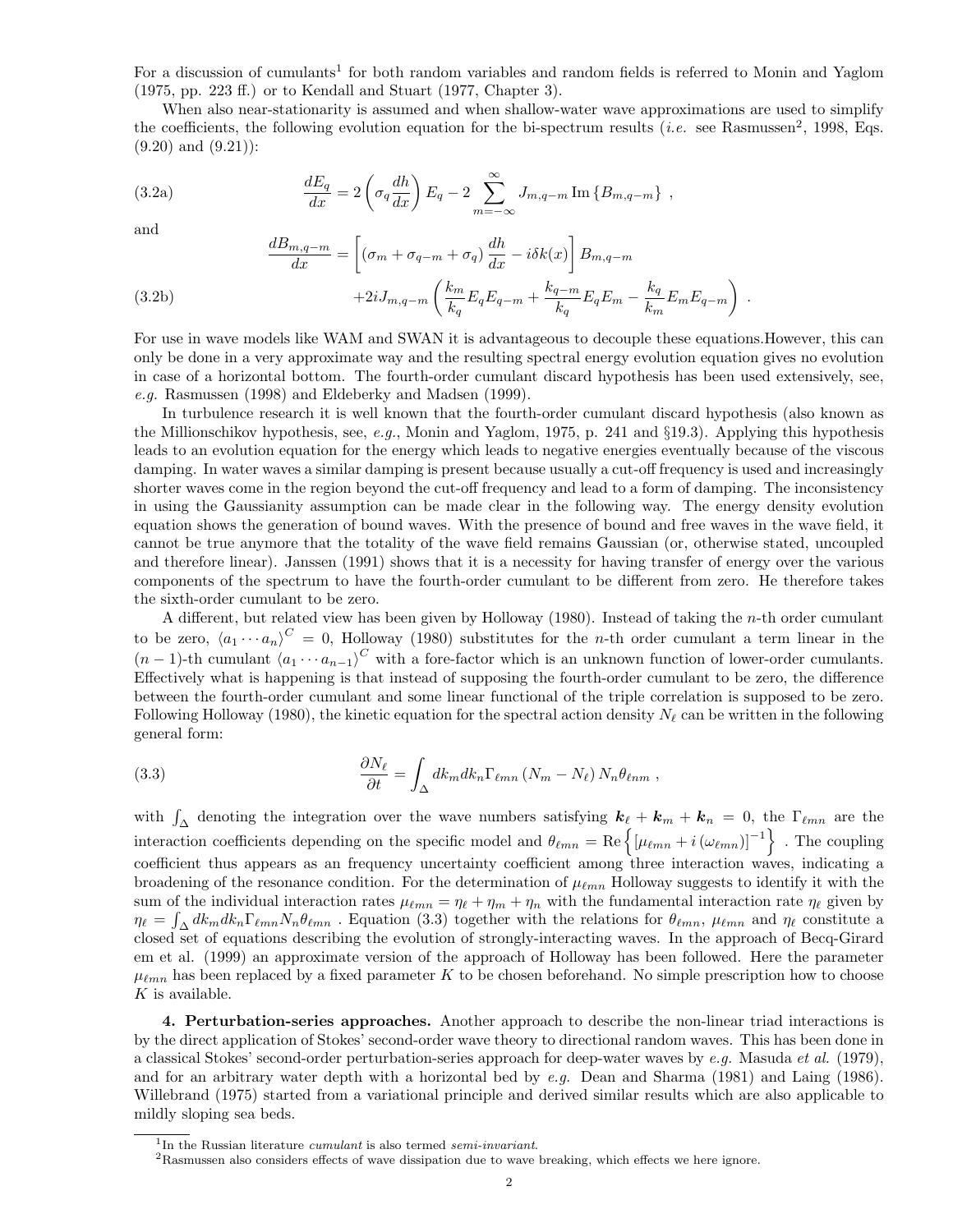

Fig. 4.1. Influence of the amount of directional spreading on the second-order spectrum.

The perturbation-series approaches make distinction at a certain frequency between free wave-components satisfying the wave dispersion relationship and bound components forming a non-resonant triad with two free components. The bound wave-components are traveling with a celerity not satisfying the wave dispersion relationship. This multi-component description per wave frequency and direction is different from the approaches described in Section 2 (e.g. Becq-Girard et al., 1999; Eldeberky and Madsen, 1999; Herbers and Burton, 1997; Rasmussen, 1998) which consider only one wave component per wave frequency and direction.

Using the nomenclature of Laing (1986), the free surface elevation  $\zeta(x, t)$  in the perturbation-series approach can be described as:

(4.1a) 
$$
\zeta(\boldsymbol{x},t) = \sum_{m=-\infty}^{\infty} A_m \exp[i(\omega_m t - \boldsymbol{k}_m \cdot \boldsymbol{x})] + \n+ \sum_{m=-\infty}^{\infty} \sum_{n=-\infty}^{\infty} \frac{D_2(\omega_m, \boldsymbol{k}_m; \omega_n, \boldsymbol{k}_n)}{g[1 - \Omega_{m,n}^2/(g \kappa_{m,n} \tanh \kappa_{m,n} h)]} A_m A_n \exp[i(\Omega_{m,n} t - \kappa_{m,n} \cdot \boldsymbol{x})],
$$

with  $\Omega_{m,n} = \omega_m + \omega_n$  and  $\kappa_{m,n} = k_m + k_n$  respectively the angular frequency and the wave number of the bound-wave components with kernel  $D_2$ ,  $\kappa_{m,n} = |\kappa_{m,n}|$ ,  $(\omega_m, \omega_n)$  and  $(k_m, k_n)$  the angular frequency and wave number of the free-wave components. Further we have for the negative-indexed quantities the following symmetry relations in order to get a real-valued free surface elevation  $\zeta(x, t)$ :

(4.2) 
$$
\omega_{-m} = -\omega_m
$$
,  $\mathbf{k}_{-m} = -\mathbf{k}_m$ , and  $A_{-m} = A_m^*$ .

Assuming the first-order wave components  $A_m$  to be due to a stationary Gaussian process, it is easy to derive an expression for the (two-sided) power spectrum  $\Phi(\omega, \mathbf{k})$  of the free surface elevation  $\zeta(\mathbf{x}, t)$ :

(4.3a) 
$$
\Phi(\omega, \mathbf{k}) = \Phi_1(\omega, \mathbf{k}) + \Phi_2(\omega, \mathbf{k}),
$$

(4.3b) 
$$
\Phi_2(\omega,\mathbf{k}) = \int \int d\mathbf{k}_1 d\omega_1 D_{20}(\omega_1,\mathbf{k}_1;\omega-\omega_1,\mathbf{k}-\mathbf{k}_1) \Phi_1(\omega_1,\mathbf{k}_1) \Phi_1(\omega-\omega_1,\mathbf{k}-\mathbf{k}_1),
$$

(4.3c) 
$$
D_{20}(\omega_1, \mathbf{k}_1; \omega_2, \mathbf{k}_2) = 2 \left\{ \frac{D_2(\omega_1, \mathbf{k}_1; \omega_2, \mathbf{k}_2)}{g \left[ 1 - \hat{\Omega}_{1,2}^2 / (g \hat{\kappa}_{1,2} \tanh \hat{\kappa}_{1,2} h)} \right]^2, \right\}
$$

with  $\Phi_1(\omega, \mathbf{k})$  the two-sided first-order spectrum of the free wave components,  $\hat{\Omega}_{1,2} = \omega_1 + \omega_2$ ,  $\hat{\kappa}_{1,2} = |\hat{\kappa}_{1,2}|$  and  $\hat{\kappa}_{1,2} = k_1 + k_2.$